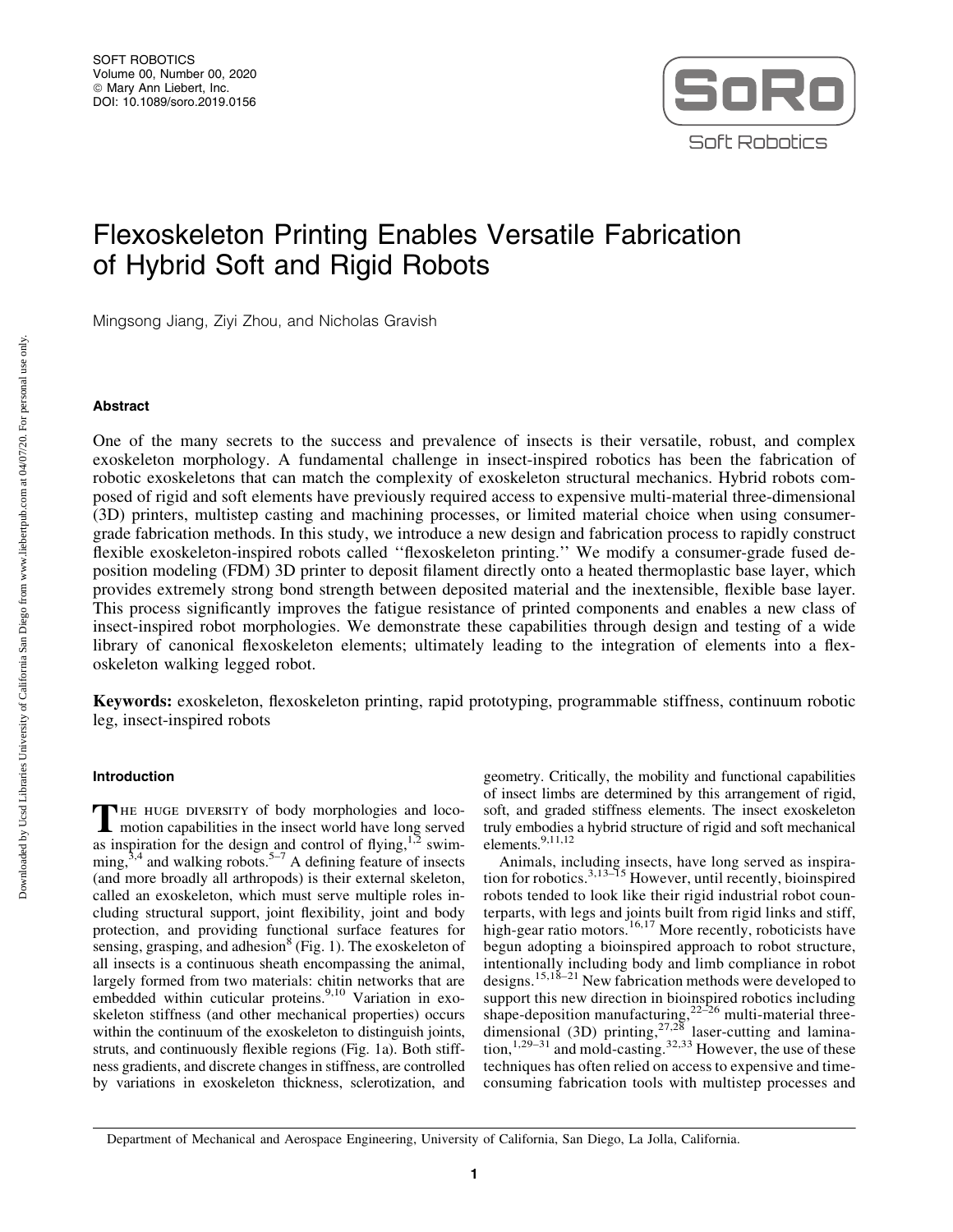

FIG. 1. (a) The exoskeleton of an insect provides protection and serves to support locomotion through structural and flexural regions. (b) In this article, we introduce a new method for fabricating exoskeleton-inspired robots that seek to embody the four principles of the exoskeleton. Color images are available online.

limited materials selection. One notable exception is origami and laminate-based robots, which can be fabricated using low-cost laser and paper cutters and assembled in a short time<sup>34-36</sup>; however, these planar methods do not allow the designer to directly design in three dimensions and require additional folding and bonding steps to complete fabrication.

In this article, we introduce a novel fabrication process called ''flexoskeleton'' printing to 3D print flexible and resilient robot exoskeletons for insect-inspired robots. This method uses low-cost fused deposition modeling (FDM) 3D printers and standard rigid filament materials acrylonitrile butadiene styrene/polylactic acid (ABS/PLA) that is readily accessible. The fundamental advance of our method relies on 3D printing rigid filaments directly onto a heated thermoplastic film, which provides a flexible, yet strong base layer to the deposited material. This fabrication method enables precise control of the arrangement and stiffness properties of joints and struts within the continuum structure of the robot body and its ease of use will enable wide adoption and significantly reduced fabrication times for bioinspired robotics.

Below we describe in detail the flexoskeleton fabrication process. We begin with a description of the fabrication process and experiments to demonstrate the robustness and fatigue resistance of these structures. We then present a library of flexoskeleton components that enable control of joint stiffness and bending limits. Integration of multiple joint elements into a single structure enables complex motion from multi-jointed legs that can be optimized for robot walking behavior. Finally, we demonstrate the capabilities of this rapid design and fabrication process by building and testing a quadruped flexoskeleton walking robot.

## Materials and Methods

## Flexoskeleton printing

The flexoskeleton printing process involves a simple modification to the standard FDM approach to 3D printing. In a standard consumer-grade FDM printer, a plastic filament such as ABS or PLA is extruded through the aperture of a heated nozzle and deposited onto a flat print surface. Many consumer FDM printers enable control of the print surface temperature as well, so that the printed material can resist warping from thermal gradients during the print process. In the flexoskeleton printing process, we adhere a thin sheet of polycarbonate (PC), a thermoplastic that can be softened and molded under heating, to the heated bed upon which we directly print. By heating the PC, we are able to achieve very strong adhesion between the 3D printed material and this base layer, which enables the printing of resilient flexible structures on standard consumer FDM printers.

In this study, we performed all our printing using either the Prusa i3 MK3S or the LulzBot Taz 6, two commercially available and consumer-grade FDM printers. We have demonstrated successful flexoskeleton printing with both ABS and PLA filament (HATCHBOX filament, diameter 1.75 mm) printed directly onto a thermoplastic backing film (PC, 0.1– 0.2 mm). The print process begins by securing the base layer PC film on to the heated bed surface using a standard adhesive such as a washable glue stick (Fig. 2 and Supplementary Video S1). To further reduce warping of the PC, we additionally tape down the edges using high temperature masking tape. We next allow the bed temperature to reach the desired temperature, typically between  $80^{\circ}$ C and  $100^{\circ}$ C. To allow the first deposited layer to achieve close contact with the PC layer, and to create enough contact pressure for good bonding, we set a relatively small Z-offset between 0.01 and 0.03 mm above the film surface. The nozzle was heated up to 215°C for PLA and 240°C for ABS during the whole print. After the full print operation is finished, we first allow the heated bed and part to cool, which depending on the size of the part can be 5–10 min. Once the bed has cooled, we peel off the PC layer, including the bonded 3D printed components, and we remove the excess PC layer as the design dictates (Fig. 2a–c). We currently manually trim the PC layer with a cutting tool such as scissors or a razor; however, future flexoskeleton processes may integrate automated precutting of the PC film using a vinyl cutter or laser cutter (as applicable to the base layer material).

#### Results

#### Delamination and fatigue resistance

High bonding strength between the constitutive materials in either laminate fabrication<sup>35,37</sup> or multi-material 3D printing<sup>38</sup> is one of the most desirable mechanical properties to improve component lifespan and usability. For multilayered laminate robots, sheet adhesives (double-sided tape, thermoset adhesives) and liquid adhesives (epoxies, cyanoacrylate) have been extensively used for bonding.<sup>39</sup> While these adhesives are often extremely strong, application requires a multistep alignment and bonding process. Multi-material 3D printing also relies on the bonding strength between dissimilar materials that are printed into the continuum structure. High-end multimaterial printers are often able to achieve strong bonding performance between rigid and soft materials; however, this comes at the expense of long print times, expensive print materials, and expensive printers. Alternatively, consumergrade multi-material printing capabilities are emerging but suffer similar challenges in print time with relatively poor bond strength between dissimilar materials.<sup>40,41</sup>

The bonding process for flexoskeleton printing does not require additional adhesives or curing agents as the filament will be directly bonded to the base PC layer during extrusion. With a combined temperature and pressure, a process called, direct thermal bonding, between two thermoplastics take place where the flow of polymers at the material interface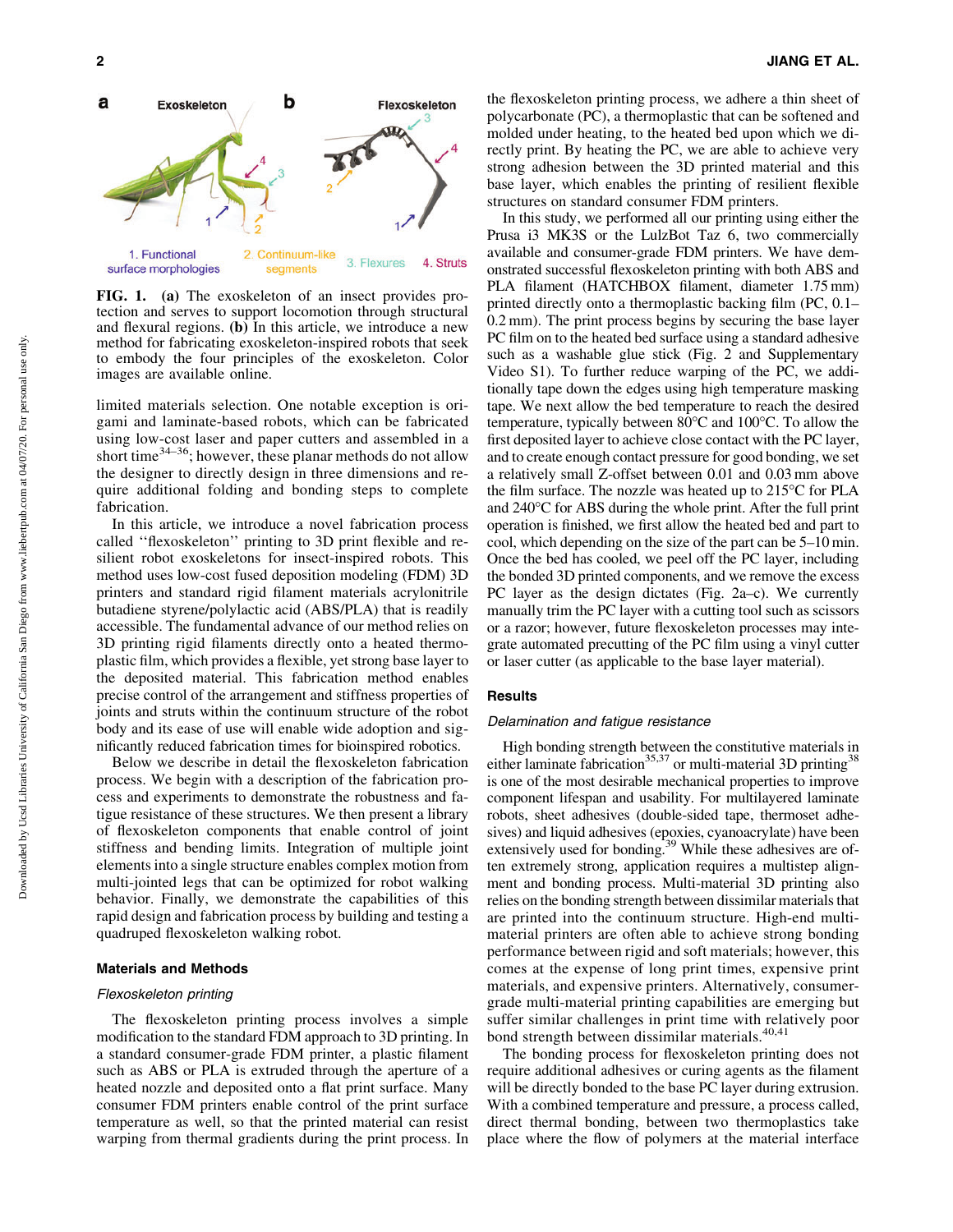

FIG. 2. Fabrication method. (a) Schematic of the flexoskeleton printing process. Printer filament polylactic acid or acrylonitrile butadiene styrene (PLA or ABS) is deposited on a heated layer of thermoplastic (PC). The PC is adhered to the surface of the print bed to remain flat during printing. Once printing is completed, the base layer and printed material are allowed to cool. After cooling, the part is released from the PC sheet by cutting. (b) An example of a four-legged robot immediately after printing on clear PClayer.(c)A four-legged robot after release from the PC layer. PC, polycarbonate. Color images are available online.

creates an entanglement of polymer chains leading to a strong bond between the two dissimilar materials.<sup>42</sup> The quality of the bond is thus likely to be sensitive to the bed temperature, while the nozzle temperature should be kept fixed to maintain print quality related to the filament (such as print resolution and stringing). To determine the optimal thermoplastic heating parameters for use on unmodified consumer FDM printers, we printed peel test samples with uniform geometry  $[40(L) \times 12(W) \times 2(T)$  mm onto PC films (0.1 mm thickness) under varying heatbed temperatures  $(50-100\degree C)$ . The peel test samples had a printed structure and a free PC tab. We conducted 180° peel tests by affixing the print structure in an Instron 3367 and pulling the tab around  $180^\circ$  attaching to the load cell of the Instron, we then peeled the PC layer from the printed sample (Fig. 3a, inset). The peel tests were conducted within a 6 mm peel range with a 3 mm/min peel speed. We measured the peel force during delamination and report the peel strength as a function of bed temperature. We find that for both ABS and PLA print material, the adhesion strength to PC is strongly dependent on heatbed temperature. Over the test ranges relevant to unmodified 3D printers, we observe a monotonically increasing bonding strength as we increase the heatbed temperature with 100°C providing the strongest adhesion (Fig. 3a). To give a tangible understanding of the high peel strength, we conducted a simple demonstration where a rectangular printed hook (surface area  $12 \times 34$  mm) was able to pick up a 3.4 kg weight using a string without being delaminated (Fig. 3b). Furthermore, we also find that the peel strength can exceed that of commercially available highbond acrylic sheet adhesives (3 M high bond transfer tape, 90° peel test, 11.2 N/cm onto ABS) demonstrating the strong delamination resistance of flexoskeleton components.

One critical challenge facing FDM 3D printed components that use standard filaments (ABS/PLA) is its low fatigue resistance.<sup>43,44</sup> Consumer-grade printed components typically will quickly yield or break under cyclic loading conditions, and thus are not recommended for using as long-term bending flexures especially with large bending range.<sup>45,46</sup> Flexoskeleton printed components on the other hand may overcome rapid fatigue and failure as the PC base layer acts as a tensionresistive protective layer. Compared with ABS and PLA filament, PC film has high flexural resilience, good impact resistance and toughness, and high tensile strength. Thus, the addition of a PC layer may reduce the amount of plastic deformation and fatigue that shallow layers of FDM printed components typically experience.

To test this hypothesis, we fabricated flexible beams with uniform rectangular geometries  $[48(L) \times 22(W) \times 0.4(T)]$ mm] under three conditions: a standard printed control sample with no PC layer and two flexoskeleton beams with PC layers of 0.1 and 0.2 mm. We mounted the samples on a cyclic loading apparatus that bent the beams unidirectionally between a rest position and desired bend condition. In this test, we bent each beam to a constant stress state and maintained this position for 10 s to simulate scenarios where robot legs will be bent and held in place for load support. The load is then applied a distance 32 mm away from the rotary center using a rigid beam. We attempted to keep the maximum bending stress approximately the same by adjusting the maximum bending amplitudes among all samples so that the maximum bending torque was constant. We assume that the Young's modulus for PC and the print filament was comparable, and we kept the cross-sectional area the same across all different testing samples. We measured the creep angle of the beam by taking an image of the unloaded beam deflection angle as measured from the neutral position before testing. We find that by adding a PC layer we are able to reduce the creep deformation of 3D printed beams by 70% over a 300 load cycle period (Fig. 3c). The thickness of the PC layer for the two samples did not further contribute to the creep behavior of these beams during cyclic bending moments. Further experiments were performed to determine the fatigue resistance over large bending angle. We constructed flexures with and without PC backing using the same geometries as the creep experiment (five replicates each); the beams were bent to an angle of  $60^{\circ}$  at a constant rate of  $1\,\mathrm{Hz}$  over  $10{,}000$ cycles. We recorded the neutral angle of the beams with a camera and determined when the beams failed, which was clearly identified as a sharp change in the neutral angle by breaking at the base. These long-term fatigue tests show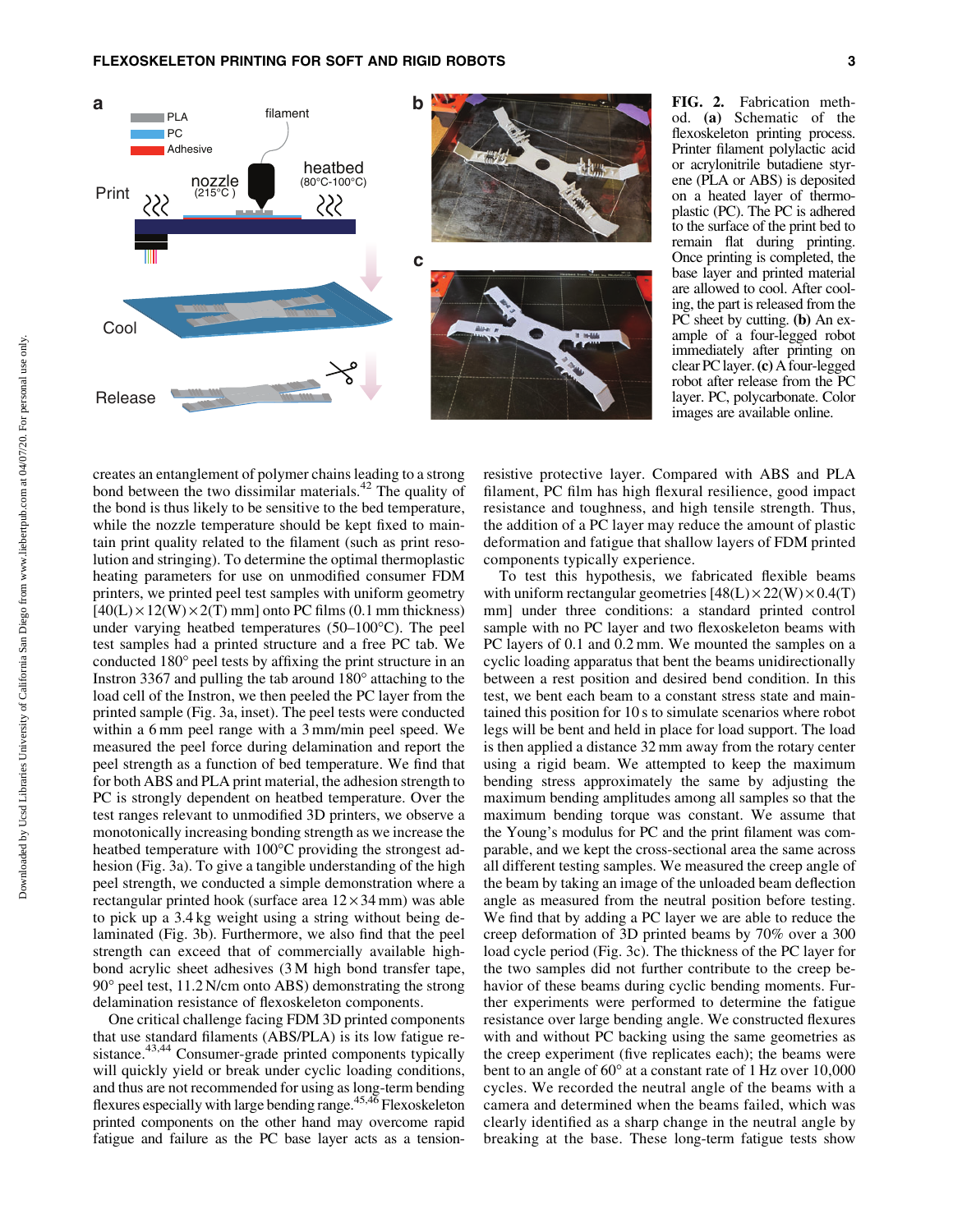FIG. 3. Examples of resistance to delamination and fatigue. (a) The bed temperature determines the delamination peel strength between the PC layer and the 3D printed features. Peel strength in 180° peel tests increased to a maximum at  $90-100$ °C. The *dashed line* indicates the peel strength (90° peel test) between a standard industrial acrylic adhesive on ABS for reference. (b) Proper print settings enable strong resistance to delamination between 3D printed features and the PC layer. Here, a  $12 \times 34$  mm rectangle printed onto the PC layer is able to hold up a  $3.4 \text{ kg}$  weight. (c) Cyclic bend tests of constant thickness flexures printed with (*red* and *blue*) and without (*green*) show significantly less creep over time. Inset shows cycles to failure under 60° bend angle. Color images are available online.



similar results as creep tests in which the PC layer to an  $\sim$  4  $\times$  greater fatigue resistance (inset in Fig. 3c). These experiments demonstrate how the flexoskeleton printing process can enable direct printing of flexures and structures into a single continuum for bioinspired robotic exoskeletons.

## A library of programmable stiffness subcomponents

Having demonstrated the viability of flexoskeleton printing for creating resilient flexure elements, we now explore how the morphological features of the printed layer can be modulated to control bending properties. First, we investigate how flexural stiffness can be controlled by printing simple linear patterns. One way to modulate the bending stiffness of the flexure is by increasing the printing thickness of the deposited materials. However, as most consumer-grade printers can only print layers at a poor resolution ( $\sim$  0.1–0.3 mm layer resolution), depositing uniform layers may not enable fine-scale control of bending stiffness. Instead, a simple design principle for stiffness control is demonstrated in which linear patterns of high and low segments are printed across the flexure region (Fig. 4a). Here, the thickness of the segment is defined as ''feature height'' and the ratio of the raised feature's width versus period is defined as the ''feature width ratio.'' We then controlled these two design parameters separately and performed linear stiffness tests by using a custom-built rotary testing stage and measuring stiffness under small bending angle.

The measurement of the linear flexure stiffness was based on a custom motorized stage and force sensor setup. We mounted a load cell (LSB 200; Futek) on a rotary disk stage, which applied normal force directly onto the free end of the flexure. The free end was loaded along a circular path while force was measured. The test samples are  $30(L) \times 44(W)$  mm with a base thickness of 0.3 mm (0.1 mm PC film +0.2 mm base PLA). Two parameters of the test samples varied: feature height ranging from 0.2 to 2 mm and feature width ranging from 0 to 4 mm (0–80%) within a 5 mm feature cycle (one repeatable line segment). The samples were mounted with their base fixed at the center axis of the rotary stage. The test is then begun by driving the stage at  $0.5^{\circ}/s$  in a 4 $^{\circ}$  bending range with the segmented pattern on the flexure facing toward the load cell. The linear stiffness is then calculated as the force applied divided by the circular path travelled (N/m).

As shown in Figure 4a, changing the feature height results in relatively poor control of joint stiffness since the stiffness curve eventually reaches a plateau as height increases. However, changing the feature width ratio provides an effective method for control of flexure bending stiffness (Fig. 4b). The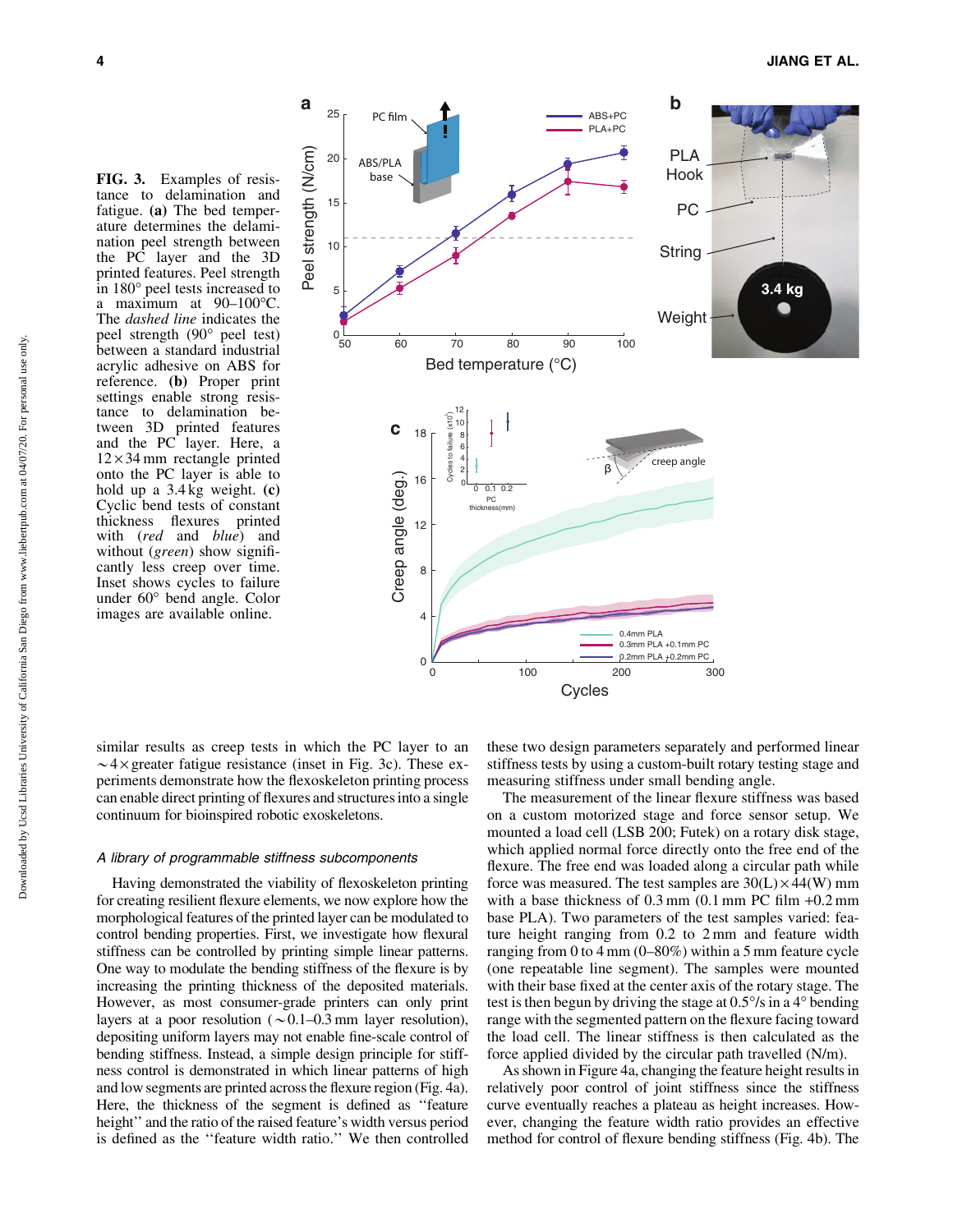

FIG. 4. Flexoskeleton design features.  $(a, b)$  Control of flexure mechanical stiffness is controlled by the width and height of rib features printed on the flexure.  $(c, d)$  To limit the angular range of printed flexure joints, we design jamming features that stop joint motion at a desired angle. Joint limits can be introduced in both the flexion (c) and extension (d) directions. *Dashed lines* represent theoretical model predictions (see Supplementary Data Modeling Derivation). Color images are available online.

predicted stiffness for all samples (dashed line) is based on a simple Euler Bernoulli beam theory model that only uses geometric and material parameters (Supplementary Data). Control of joint and flexure mechanical properties through geometry is a defining feature of flexoskeleton components since only a single print material is used. The ability to finely print repeated patterns enables good control over joint mechanical properties.

In addition to control of joint stiffness, many animals and robots possess joint stops to limit a joint's range of motion. Here, we demonstrate two types of flexoskeleton joint limits, which are both based on the principle of jamming between extruded features at a desired bend angle. Flexional joint limits are composed of vertical pillars with a circular end that serve to jam together and significantly stiffen the joint (Fig. 4c). The distance between the center of the head to the base layer is defined as the ''feature height,'' and a simple geometrical model (Supplementary Data) dependent on these parameters is provided. Here, we report programmable joint limits by varying the feature height (Fig. 4c, right). By reversing the order of the adjacent jammable features for every two stand outs, we reversed the direction in which the jamming happens and thus created extensional joint limits stiffening the joint at large extensions of the joint. Here, we defined the feature length as the diagonal length of the geometrical standouts and measured jamming angles versus this control parameter. In all instances, we find good agreement between measurements of the jamming angle and a simple geometrical model of flexure bending (Supplementary Data).

## Complex limb motions determined by leg mechanical properties

As explored in the previous section, adding geometric features to the printed layers can enable a wide variety of flexure bending mechanical properties, such as variable bending stiffness, and joint limits. These features can thus be integrated into a robotic limb for programmable limb motions. As a demonstration of generating complex motions in underactuated flexoskeleton limbs, we designed a flexoskeleton leg composed of two flexural joints: a flexion joint for limb contraction and an extension joint for lifting the foot tip. For each joint, we prescribed the passive joint stiffness (determined by the segmented patterns) and joint limits (flexion and extension) and used a single tendon to actuate the two joints by routing it above the extension joint and below the flexion joint (Fig. 5a). We present the design of the hind limb as an example, to achieve a nonrepeatable limb cycle, we printed higher passive joint stiffness for the flexion joint but lower passive joint stiffness for the extension joint. This enables the leg to lift first then contract back and downward for a foot displacement without touching the ground (Fig. 5b). As the tendon releases, asymmetric friction at the toe and tendon cause the foot to generate a push motion against the ground and thus enabling hysteretic foot motion via a single tendon. The total displacement of the push stroke is controlled by the jamming hinge angles and stiffnesses. As an exploration of this, we changed the design of the extensional joint limits, observing different foot trajectories (Fig. 5c) and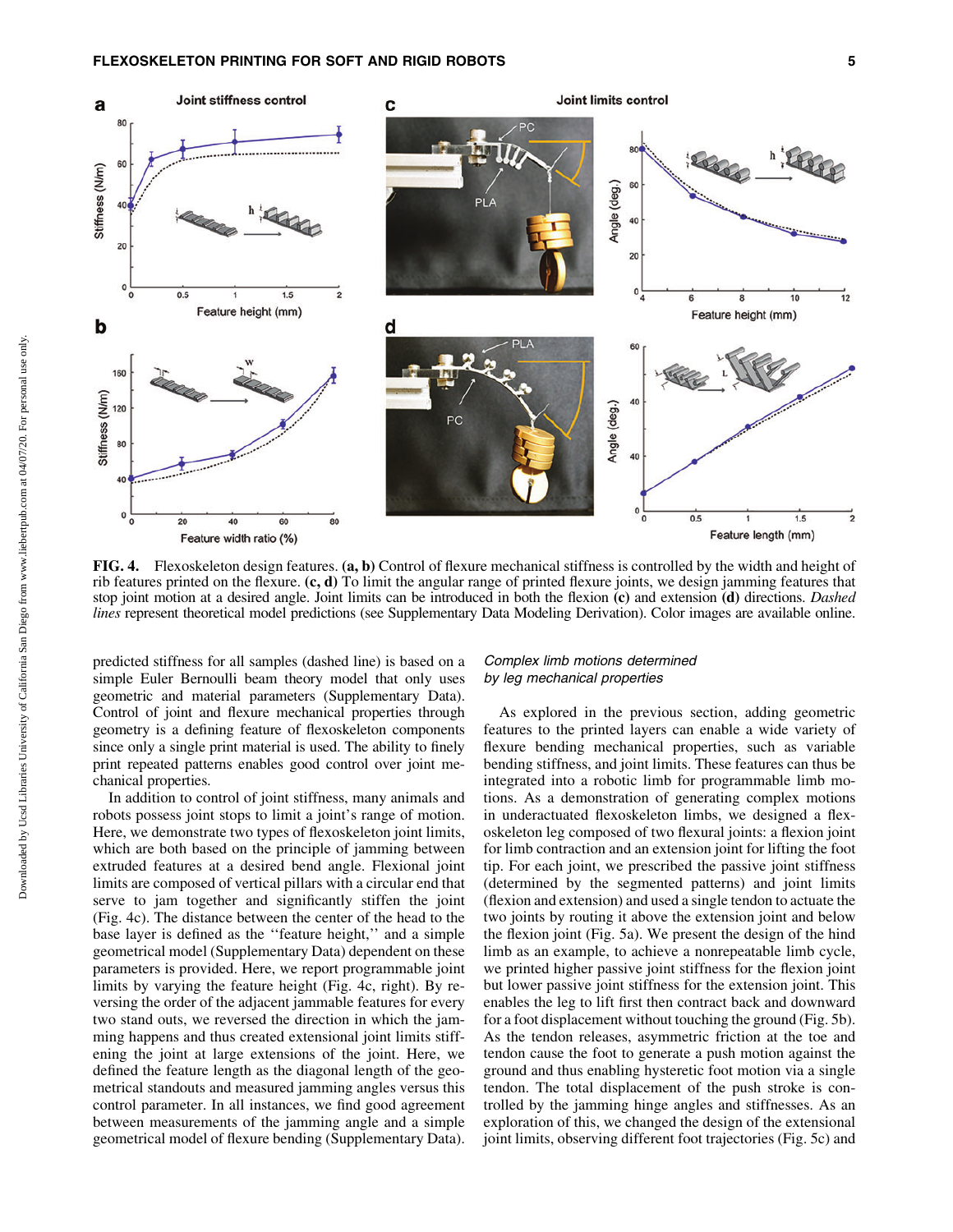

FIG. 5. Limb motion control through mechanically programmable joint properties. (a) Design of one robotic limb, composed of both extension joint and flexion joint with programmable linear stiffness and joint limits. (b) The motion sequence of a hind leg from pulling and releasing of one tendon. (c) Foot trajectories tracked from within one limb motion cycle with different jamming feature angles (*yellow*: 48°, *red*: 49°, and *green*: 51°). (**d**) Heat map of the leg actuation curvature (*right*) and the shape of the continuum limb outlier (*left*) changing as a function of the tendon state. (e) Stroke distance (*top*) and stroke ratio (*bottom*), defined as stroke distance per unit tendon pull distance as measured from different feature angles (from  $48^{\circ}$  to  $52^{\circ}$ ). Color images are available online.

measuring the limb curvature and shape change (Fig. 5d) and stroke properties (Fig. 5e). Tracking the continuous curvature of the limb during the actuation cycle highlights how flexoskeleton limbs behave as a continuum structure with a gradient in shape and curvature (Fig. 5d). This is in stark contrast to more traditional link-joint limb designs in which the curvature would be observed as a delta function at each joint.

The stroke distance as well as the stroke ratio (defined as stroke distance per unit tendon pull distance) is controlled by the properties of the limb hinges, and in Figure 5e, we highlight how changing the jamming angle of the extensional hinge alone can change the limb stroke. We find that by having different designs of the jamming morphology, one can achieve different stroke distances without large changes of the stroke ratio, whereas changing the programmable passive joint stiffness allows for different walk sequences and thus the functionality of the limb. The design of the front limbs can be achieved by having the opposite stiffness distribution as in the hind limb, which enables a pull-lift cycle of movement.

## Walking performance of a flexoskeleton walking robot

As a demonstration of the walking capabilities of a rapidly prototyped flexoskeleton robot, we built a tendon-driven four-legged flexoskeleton walking robot. The robot is designed and assembled using all flexoskeleton printed limbs and chassis and is actuated by four micro servos (Fig. 6a, Tower Pro SG92R). The legs consist of a 70 mm length flexoskeleton continuum limb with two joints: one flexion and one extension. We designed flexional limit that can be

jammed at 90°, with a total joint length of 10 mm and extensional limit jamming at 20° with a total joint length of 22 mm. We chose the front limbs and hind limbs to have similar bending stiffness properties; however, the high and low stiffness of the flexional and extensional joints were reversed between hind and front limbs to reverse the stroke direction. For the hind limb design, we made the extension joint (0.2 mm PC +0.3 mm PLA) a bit stiffer than the flexional joint (0.2 mm PC +0.1 mm PLA), whereas in the front limb design, the case was reversed. Such a design can help the hind limb to generate a lift-push gait cycle with the front limb doing a pull-lift gait cycle. Each limb is printed within 30 min with the total print time for the whole robot around 3 h using one 3D printer. The layer height is set as 0.2 mm with an infill of 30% for the robot chassis.

Each limb is then inserted into the robot chassis (body) and connected with one micro servo through a single tendon and a capstan. We designed the legs to be modular such that limb designs are able to be rapidly swapped out on the robot to suit different gait requirements or walking terrains (such as smooth or rough substrates). Note that the robot can also be printed within one print if certain joint parameters are preprogrammed to meet with specific walking requirements. For robot operation, we first started the robot by applying pretension in the tendon to support the whole body weight (78 g) while standing (Fig. 6a). The joint limits can further help the robot support the stationary body weight by stiffening the joint at the extreme flexion or extension angles. We then programmed a biped walking gait with two diagonal pairs (e.g., front left and hind right as one pair) walking out of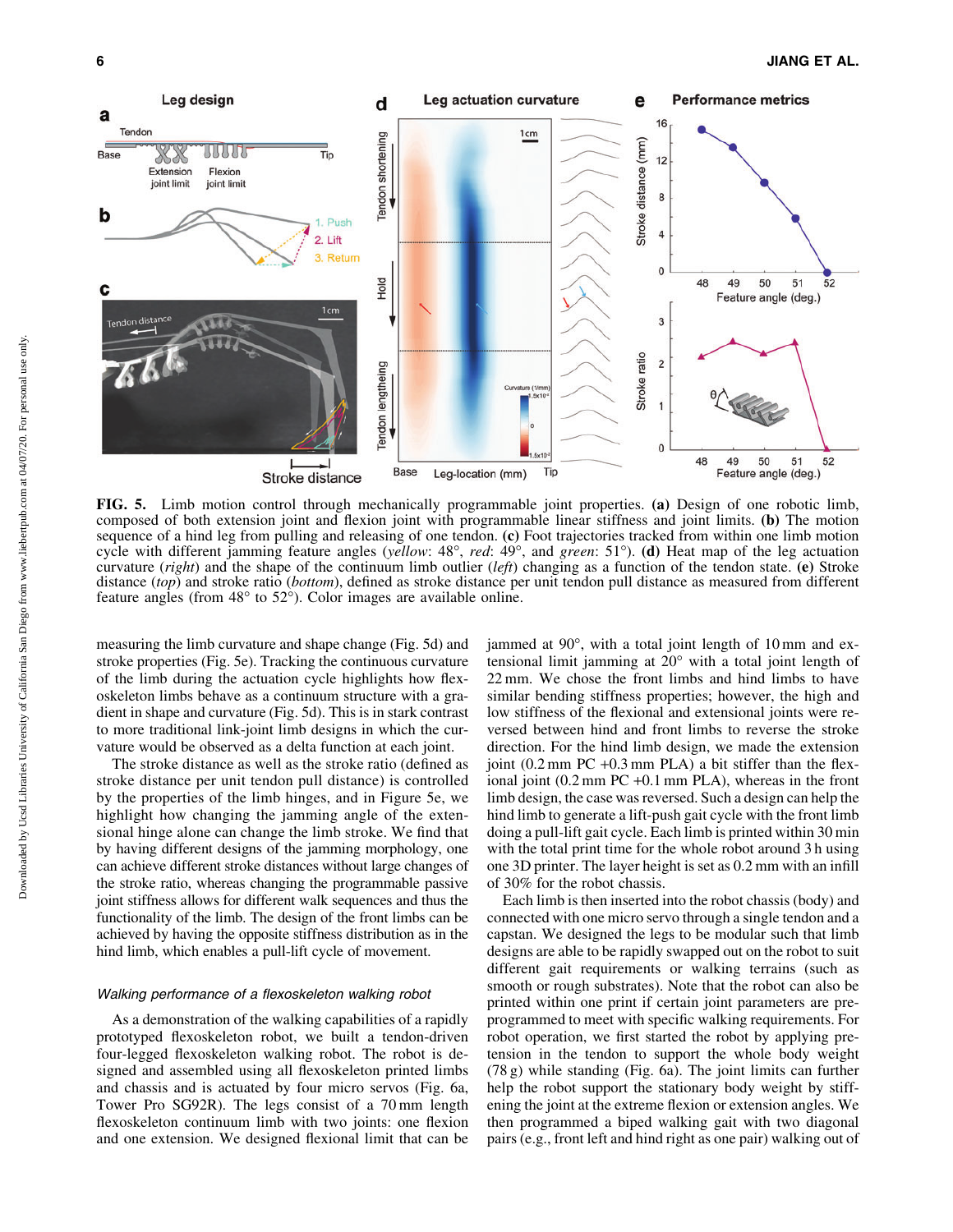

FIG. 6. A walking quadruped flexoskeleton robot. (a) Each limb is actuated by a single servo and tendon. Off-board power and control are provided through a tether. (b) A side view of a walking sequence. (c) Speed–frequency relationship of the walking performance of the robot. Color images are available online.

phase with the same frequency (Fig. 6b and Supplementary Video S2). The walking speed was recorded under different driving frequencies on a flat surface with paper substrate, and the speeds were measured and averaged over a 0.8 m walking distance using a camera for observation (Fig. 6c).

# Opportunities and challenges for hybrid stiffness flexoskeleton robots

The flexoskeleton printing process provides a versatile and easily accessible fabrication method for rapid prototyping of flexible, continuum, and hybrid rigid–soft robots and fits well within the other suite of tools for creating soft robots (Supplementary Table S1 and Supplementary Data). Flexoskeleton fabrication enables an alternative design process to that of typical 3D printing. When a roboticist or designer works with a standard 3D printing process, they typically begin with a rigid structure as the starting point (since most print materials are rigid) and then intentionally include flexibility through geometry or print material gradations. With the flexoskeleton process, we argue that the design methodology is the opposite; the PC backing provides an initial inherently flexible substrate upon which rigid material is intentionally deposited.

An additional benefit that flexoskeleton printing provides is minimization of manual assembly steps for creating articulated 3D printed components. Fabrication of a rigid link-joint based robot using a 3D printer would typically require printing each link separately and then hand aligning and assembling the components. In a flexoskeleton robot the joint geometry is precisely defined by the printer and so the precision of articulated components can be increased using this process. Flexoskeleton printing can even be used for simplifying the printing of fully rigid designs, much like flexures in an origami robot can enable the precise locating of folds that will eventually be locked in place,  $29,35$  a similar concept can be used in flexoskeleton designs where flexible PC regions can be used to locate precision assembly of components.

Flexoskeleton printing can also improve the longevity of 3D printed living hinges. Our experiments demonstrate that the addition of a flexible PC backing layer improves creep resistance and time to failure for flexible joints. However, there is still significant improvements to be made in terms of fatigue resistance for flexoskeleton printing as the time to failure of bending hinges is still quite low for any practical purposes beyond prototyping. Flexoskeleton printing provides an incredibly quick method for reliably making flexible robotic components, which will greatly speed up design and prototyping iterations. However, due to the rapid fatigue and low strength of common 3D printing plastics, substantial improvements will be required if this process is to be implemented for production ready robots.

The mechanical properties of the PC backing layer place limitations on the types of structures and shapes that can be created through flexoskeleton printing. For example, the PC layer is stiff and can be assumed to be inextensible, which limits the ways in which flexoskeleton structures can bend. Inextensible sheets can only curve along a single axis and thus cannot be bent into nondevelopable shapes (such as a spherical shells). Cutting reliefs in the PC may enable more complicated benign patterns; however, this requires foreknowledge of the exact bends the flexoskeleton will undergo. There are many future opportunities for incorporating different, extensible, and stretchy backing layers, such as elastomeric PC sheets.

#### Conclusion

The insect exoskeleton serves both as a protective exterior and as a mechanical transmission that routes power from muscles to limbs. The exoskeleton is a multi-material continuum in which rigid and soft tissues are organized in complex 3D arrangements. Critically, the arrangement of these rigid and soft regions form functional mechanical systems such as linkages, $4^7$ springs, $48,49$  and even gears.<sup>50</sup> Robot morphologies inspired by the insect exoskeleton may enable new multifunctional robots and further help us understand how complex arrangements of compliant elements can enable power transmission and control of biological locomotion.

Inspired by the insect exoskeleton, in the work described here, we present a new fabrication process called ''flexoskeleton'' printing that enables rapid and accessible fabrication of hybrid rigid–soft robots. Critically, this fabrication approach is extremely accessible to both novice and expert users and does not require exorbitant material or equipment costs. The approach we have developed relies heavily on the interrelationships between 3D geometry of surface features and their contributions to the local mechanical properties of that component. We envision that this method will enable a new class of bioinspired robots with focus on the interrelationships between mechanical design and locomotion.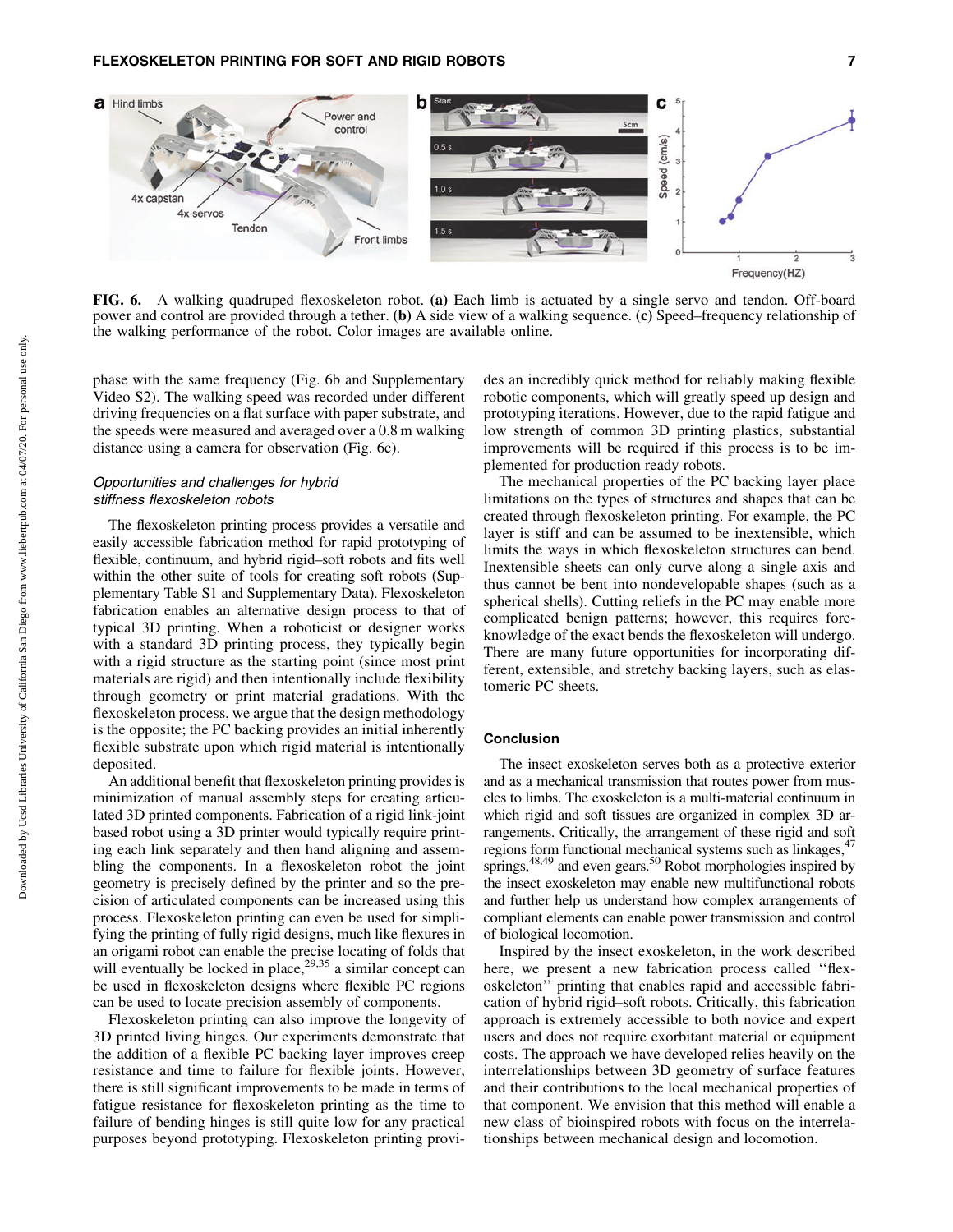#### Authors' Contributions

N.G. and M.J. contributed to the conceptualization, design, and experiments in this work. M.J. and Z.Z. contributed to mechanical characterization and robot design and fabrication work. All authors contributed to writing.

#### Acknowledgments

We thank the members of the Gravish Lab including Wei Zhou, Shivam Chopra, and Glenna Clifton for their helpful project comments.

## Author Disclosure Statement

No competing financial interests exist.

### Funding Information

Funding support was provided through the Department of Mechanical and Aerospace Engineering at the University of California, San Diego. Partial funding support was provided through NSF #1935324.

### Supplementary Material

Supplementary Data Supplementary Figure S1 Supplementary Figure S2 Supplementary Table S1 Supplementary Video S1 Supplementary Video S2

#### **References**

- 1. Ma KY, Chirarattananon P, Fuller SB, *et al.* Controlled flight of a biologically inspired, insect-scale robot. Science 2013;340:603–607.
- 2. Karásek M, Muijres FT, De Wagter C, et al. A tailless aerial robotic flapper reveals that flies use torque coupling in rapid banked turns. Science 2018;361:1089–1094.
- 3. Chen Y, Wang H, Farrell Helbling E, *et al.* A biologically inspired, flapping-wing, hybrid aerial-aquatic microrobot. Sci Robot 2017;2:eaao5619.
- 4. Ozcan O, Wang H, Taylor JD, *et al.* STRIDE II: a water strider-inspired miniature robot with circular footpads. Int J Adv Rob Syst 2014;11:85.
- 5. Saranli U, Buehler M, Koditschek DE. RHex: a simple and highly mobile hexapod robot. Int J Rob Res 2001;20:616– 631.
- 6. Birkmeyer P, Peterson K, Fearing RS. DASH: A dynamic 16g hexapedal robot. In 2009 IEEE/RSJ International Conference on Intelligent Robots and Systems. St. Louis, MO: 2009, pp. 2683–2689.
- 7. Kim S, Clark JE, Cutkosky MR. iSprawl: design and tuning for high-speed autonomous open-loop running. Int J Rob Res 2006;25:903–912.
- 8. Nishino H, Domae M, Takanashi T, *et al.* Cricket tympanal organ revisited: morphology, development and possible functions of the adult-specific chitin core beneath the anterior tympanal membrane. Cell Tissue Res 2019;377:193–214.
- 9. Klowden MJ. Physiological Systems in Insects. London: Academic Press, 2013.
- 10. Clark AJ, Triblehorn JD. Mechanical properties of the cuticles of three cockroach species that differ in their windevoked escape behavior. PeerJ 2014;2e501.
- 11. Kovač M. The bioinspiration design paradigm: a perspective for soft robotics. Soft Robot 2013;1:28–37.
- 12. Jayaram K, Full RJ. Cockroaches traverse crevices, crawl rapidly in confined spaces, and inspire a soft, legged robot. Proc Natl Acad Sci U S A 2016;113:E950–E957.
- 13. Koh J-S, Yang E, Jung G-P, *et al.* Biomechanics. Jumping on water: surface tension-dominated jumping of water striders and robotic insects. Science 2015;349:517–521.
- 14. Jafferis NT, Helbling EF, Karpelson M, *et al.* Untethered flight of an insect-sized flapping-wing microscale aerial vehicle. Nature 2019;570:491–495.
- 15. Umedachi T, Vikas V, Trimmer BA. Softworms: the design and control of non-pneumatic, 3D-printed, deformable robots. Bioinspir Biomim 2016;11:025001.
- 16. Raibert MH. Legged robots. Commun ACM 1986;29:499– 514.
- 17. Todd DJ. Walking Machines: An Introduction to Legged Robots. London: Springer Science & Business Media, 2013.
- 18. Kim S, Laschi C, Trimmer B. Soft robotics: a bioinspired evolution in robotics. Trends Biotechnol 2013;31:287–294.
- 19. Blickhan R, Seyfarth A, Geyer H, *et al.* Intelligence by mechanics. Philos Trans A Math Phys Eng Sci 2007;365: 199–220.
- 20. Paul C. Morphological computation: a basis for the analysis of morphology and control requirements. Rob Auton Syst 2006;54:619–630.
- 21. Pfeifer R, Iida F, Lungarella M. Cognition from the bottom up: on biological inspiration, body morphology, and soft materials. Trends Cogn Sci 2014;18:404–413.
- 22. Cham JG, Bailey SA, Clark JE, *et al.* Fast and robust: hexapedal robots via shape deposition manufacturing. Int J Rob Res 2002;21:869–882.
- 23. Bailey SA, Cham JG, Cutkosky MR, *et al.* Biomimetic robotic mechanisms via shape deposition manufacturing. In: Hollerbach JM, Koditschek DE (Eds). Robotics Research. London: Springer, 2000, pp. 403–410.
- 24. Gul JZ, Sajid M, Rehman MM, *et al.* 3D printing for soft robotics—a review. Sci Technol Adv Mater 2018;19:243– 262.
- 25. Wallin TJ, Pikul J, Shepherd RF. 3D printing of soft robotic systems. Nat Rev Mater 2018;3:84–100.
- 26. Yirmibesoglu OD, Morrow J, Walker S, *et al.* Direct 3D printing of silicone elastomer soft robots and their performance comparison with molded counterparts. In 2018 IEEE International Conference on Soft Robotics (RoboSoft), 2018, pp. 295–302.
- 27. Bartlett NW, Tolley MT, Overvelde JTB, *et al.* A 3Dprinted, functionally graded soft robot powered by combustion. Science 2015;349:161–165.
- 28. Schaffner M, Faber JA, Pianegonda L, *et al.* 3D printing of robotic soft actuators with programmable bioinspired architectures. Nat Commun 2018;9:878.
- 29. Wood RJ, Avadhanula S, Sahai R, *et al.* Microrobot design using fiber reinforced composites. J Mech Des 2008;130: 052304.
- 30. Baisch AT, Heimlich C, Karpelson M, *et al.* HAMR3: an autonomous 1.7g ambulatory robot. In 2011 IEEE/RSJ International Conference on Intelligent Robots and Systems. San Francisco, CA: 2011, pp. 5073–5079.
- 31. Felton S, Tolley M, Demaine E, *et al.* A method for building self-folding machines. Science 2014;345:644–646.
- 32. Seok S, Onal CD, Cho K-J, *et al.* Meshworm: a peristaltic soft robot with antagonistic nickel titanium coil actuators. IEEE/ASME Trans Mechatron 2013;18:1485–1497.